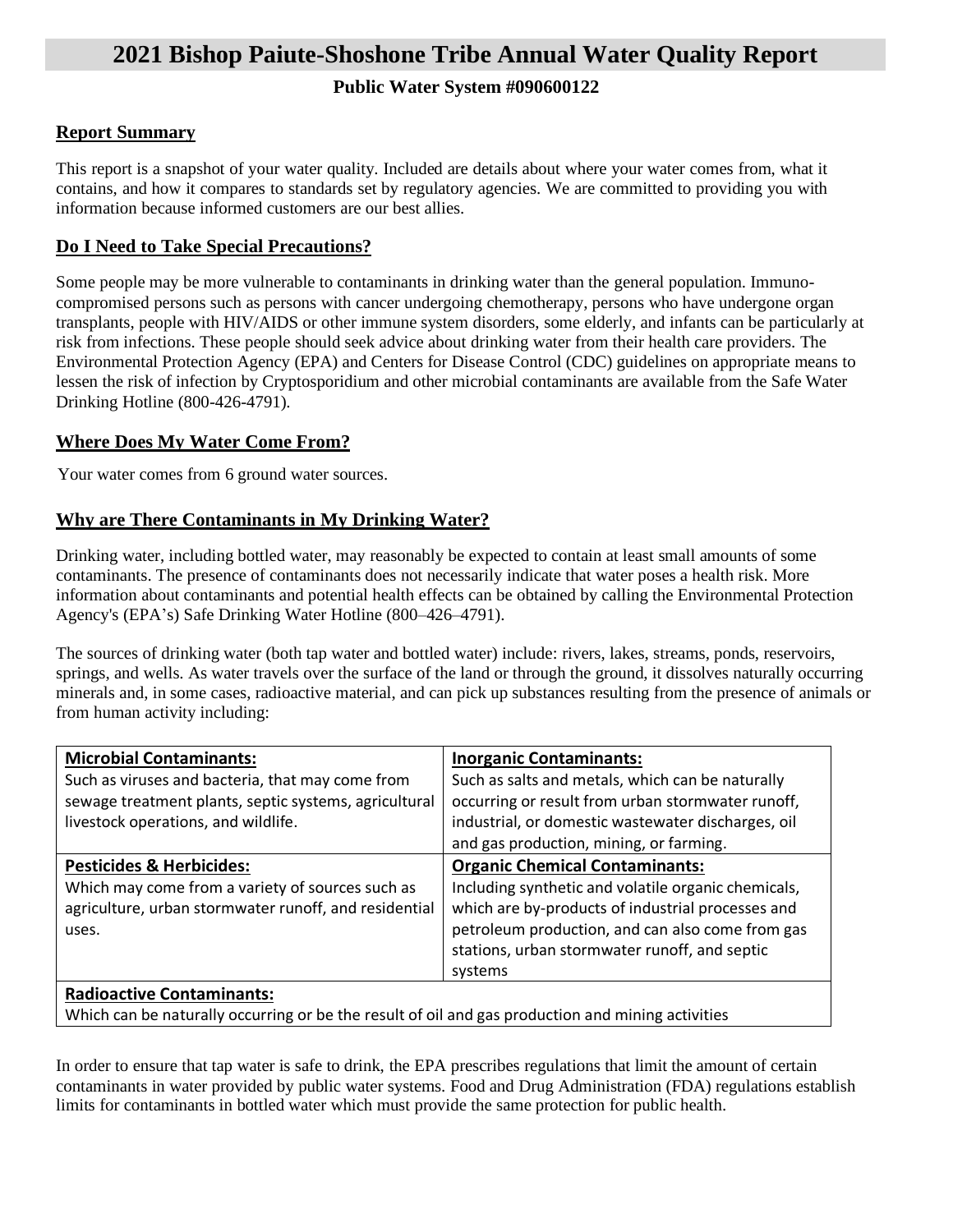# WATER QUALITY TABLE

The table below lists all of the drinking water contaminants detected during the calendar year of this report. The presence of contaminants in the water does not necessarily indicate that the water poses a health risk. Unless otherwise noted, the data presented in this table is from testing done in the calendar year of the report. The EPA or the State requires monitoring for certain contaminants less than once per year because the concentrations of these contaminants do not change frequently.

| <b>Contaminants</b>                          | <b>MRDLG</b>   | <b>MRDL</b>    | Your<br>Water  | Range<br>Low High   |                | <b>Sample</b><br>Date        | <b>MRDL</b><br><b>Exceeded</b> | <b>Typical Source</b>                                                                                             |  |
|----------------------------------------------|----------------|----------------|----------------|---------------------|----------------|------------------------------|--------------------------------|-------------------------------------------------------------------------------------------------------------------|--|
| <b>Disinfectants</b>                         |                |                |                |                     |                |                              |                                |                                                                                                                   |  |
| Chlorine<br>Units: Chlorine residual, ppm    | $\overline{4}$ | $\overline{4}$ | 0.1913         | 0.04                | 0.9            | 2021                         | N <sub>o</sub>                 | Drinking water additive used for<br>disinfection                                                                  |  |
| <b>Contaminants</b>                          | <b>MCLG</b>    | MCL            | Your<br>Water  | Range<br>Low   High |                | <b>Sample</b><br><b>Date</b> | <b>Violation</b>               | <b>Typical Source</b>                                                                                             |  |
| <b>Inorganic Contaminants</b>                |                |                |                |                     |                |                              |                                |                                                                                                                   |  |
| Arsenic<br>Units: ppb                        | $\overline{0}$ | 10             | $\overline{4}$ | <b>ND</b>           | $\overline{4}$ | 2019                         | No                             | Erosion of natural deposits;<br>runoff from orchards; glass and<br>electronics production wastes                  |  |
| Nitrate [reported as Nitrogen]<br>Units: ppm | 10             | 10             | 0.8            | N <sub>D</sub>      | 0.8            | 2021                         | N <sub>0</sub>                 | Runoff and leaching from<br>fertilizer use; leaching from<br>septic tanks, sewage; erosion of<br>natural deposits |  |
| Sodium<br>Units: ppm                         | N/A            | N/A            | 14             | 6                   | 14             | 2019                         | N <sub>0</sub>                 | Erosion of natural deposits; salt<br>water intrusion                                                              |  |

| Your<br><b>MCLG</b> Action<br><b>Sample</b><br>Range<br><b>Contaminants</b><br>A.L.<br>Water<br>Date<br><b>Typical Source</b><br>Level<br><b>Exceeded</b> |  |  |  |  |
|-----------------------------------------------------------------------------------------------------------------------------------------------------------|--|--|--|--|
|                                                                                                                                                           |  |  |  |  |

### **Lead and Copper Rule**

|  | Copper<br>Units: ppm - 90th Percentile | 1.3 | 1.3 | 0.022 | 0 sites over Action<br>Level | 2019 | N <sub>0</sub> | Corrosion of household<br>plumbing systems; erosion of<br>natural deposits; leaching from<br>wood preservatives |
|--|----------------------------------------|-----|-----|-------|------------------------------|------|----------------|-----------------------------------------------------------------------------------------------------------------|
|--|----------------------------------------|-----|-----|-------|------------------------------|------|----------------|-----------------------------------------------------------------------------------------------------------------|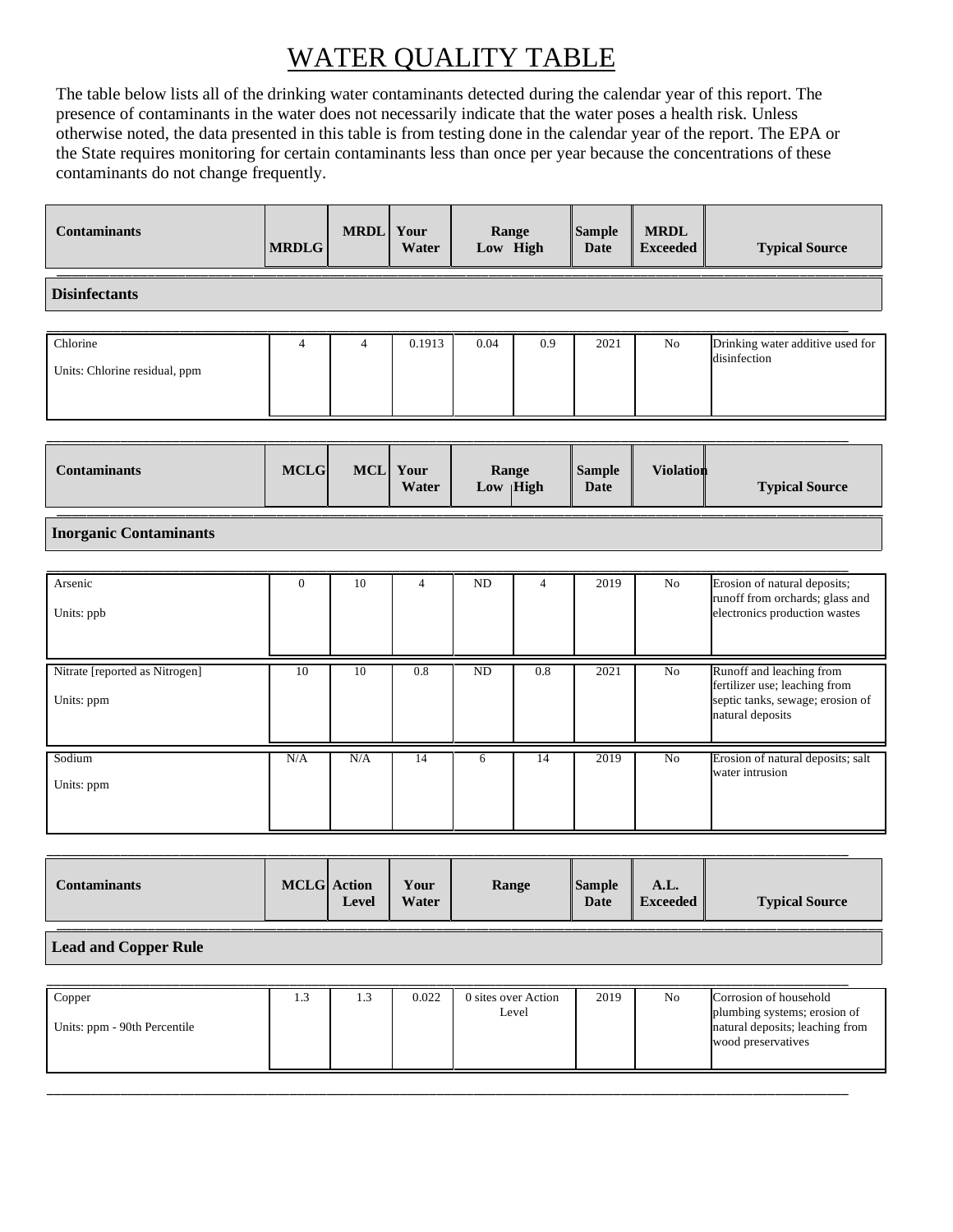| Contaminants | <b>MCLG</b> | MCL | Your<br>Water | Range<br>Low $ High $ | <b>Sample</b><br>Date | <b>Violation</b> | <b>Typical Source</b> |
|--------------|-------------|-----|---------------|-----------------------|-----------------------|------------------|-----------------------|
|              |             |     |               |                       |                       |                  |                       |

**Radiological Contaminants**

| Adjusted Alpha (Excl. Radon & U)<br>Units: pCi/L | $\theta$ | 15 | 3 | ND  | 3 | 2019 | No | Erosion of natural deposits |
|--------------------------------------------------|----------|----|---|-----|---|------|----|-----------------------------|
| Uranium (combined)<br>Units: ppb                 | 0        | 30 |   | ND. | 3 | 2019 | No | Erosion of natural deposits |

\_\_\_\_\_\_\_\_\_\_\_\_\_\_\_\_\_\_\_\_\_\_\_\_\_\_\_\_\_\_\_\_\_\_\_\_\_\_\_\_\_\_\_\_\_\_\_\_\_\_\_\_\_\_\_\_\_\_\_\_\_\_\_\_\_\_\_\_\_\_\_\_\_\_\_\_\_\_\_\_\_\_\_\_\_\_\_\_\_\_\_\_\_\_\_\_\_\_\_\_\_\_\_\_\_\_\_\_\_ \_\_\_\_\_\_\_\_\_\_\_\_\_\_\_\_\_\_\_\_\_\_\_\_\_\_\_\_\_\_\_\_\_\_\_\_\_\_\_\_\_\_\_\_\_\_\_\_\_\_\_\_\_\_\_\_\_\_\_\_\_\_\_\_\_\_\_\_\_\_\_\_\_\_\_\_\_\_\_\_\_\_\_\_\_\_\_\_\_\_\_\_\_\_\_\_\_\_\_\_\_\_\_\_\_\_\_\_\_

### **Special Education Statements**

### **Additional Information Related to Lead**

If present, elevated levels of lead can cause serious health problems, especially for pregnant women and young children. Lead in drinking water is primarily from materials and components associated with service lines and home plumbing. PWS system is responsible for providing high quality drinking water, but cannot control the variety of materials used in plumbing components. When your water has been sitting for several hours, you can minimize the potential for lead exposure by flushing your tap for 30 seconds to 2 minutes before using water for drinking or cooking. If you are concerned about lead in your water, you may wish to have your water tested. Information on lead in drinking water, testing methods, and steps you can take to minimize exposure is available from the Safe Drinking Water Hotline at 1-800-426-4791 or at [https://www.epa.gov/ground-water-and](https://www.epa.gov/ground-water-and-drinking-water/basic-information-about-lead-drinking-water)[drinking-water/basic-information-about-lead-drinking-water](https://www.epa.gov/ground-water-and-drinking-water/basic-information-about-lead-drinking-water)

\_\_\_\_\_\_\_\_\_\_\_\_\_\_\_\_\_\_\_\_\_\_\_\_\_\_\_\_\_\_\_\_\_\_\_\_\_\_\_\_\_\_\_\_\_\_\_\_\_\_\_\_\_\_\_\_\_\_\_\_\_\_\_\_\_\_\_\_\_\_\_\_\_\_\_\_\_\_\_\_\_\_\_\_\_\_\_\_\_\_\_\_\_\_\_\_\_\_\_\_\_\_\_\_\_\_\_\_\_\_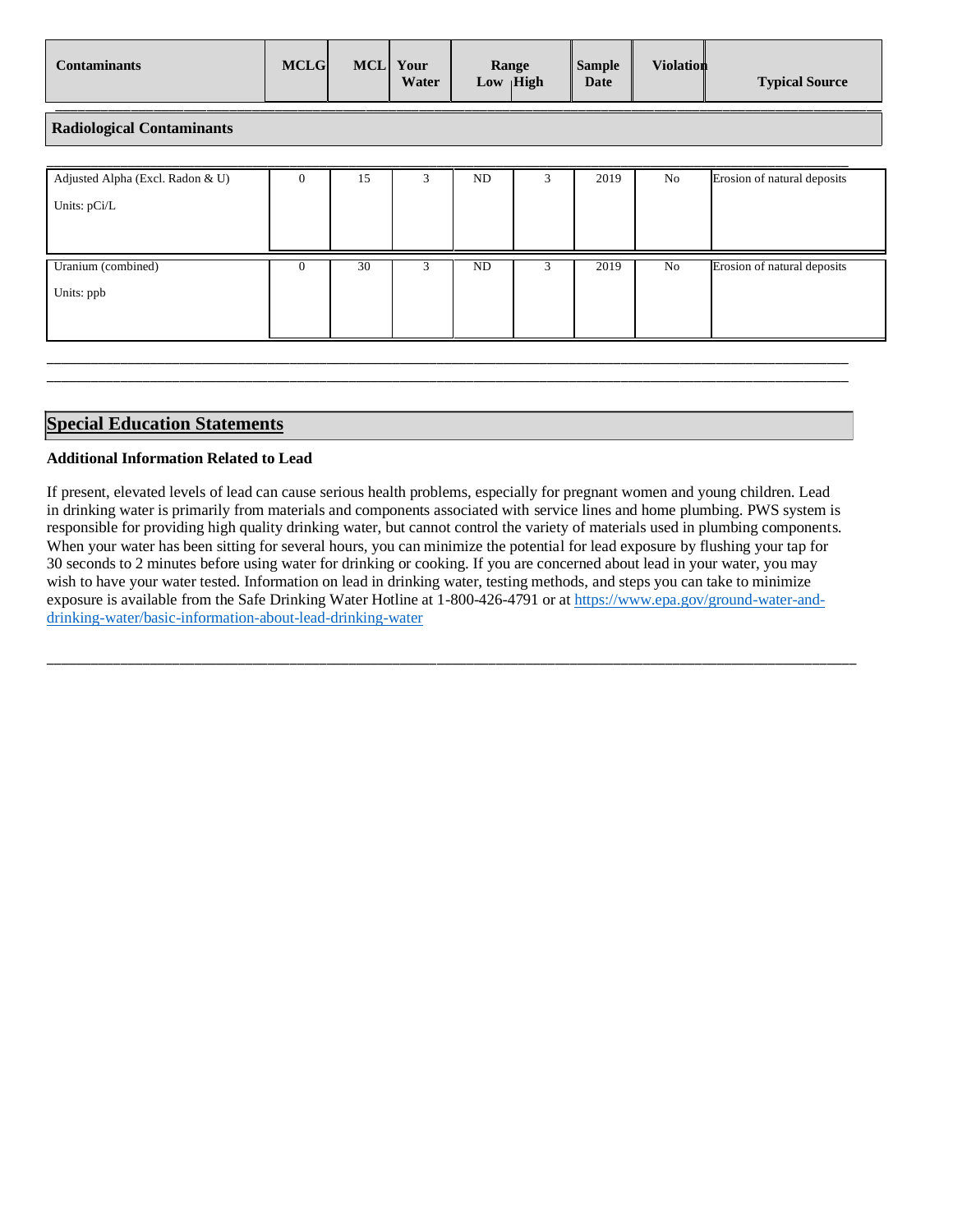# Micr obiological Testing

We are required to test your water regularly for signs of microbial contamination. Positive test results could lead to follow-up investigations called assessments and potentially the issuance of public health advisories. Assessments could lead to required corrective actions. The information below summarizes the results of those tests.

| <b>Calendar Year</b> | <b>Sampling Requirements</b> | <b>Sampling Conducted</b><br>( <i>months</i> ) | <b>Total E.Coli</b><br><b>Positive</b> | Assessment<br><b>Triggers</b> | <b>Assessments</b><br><b>Conducted</b> |
|----------------------|------------------------------|------------------------------------------------|----------------------------------------|-------------------------------|----------------------------------------|
| 2021                 | 3 Samples due monthly        | 12 out of 12                                   |                                        |                               |                                        |

\_\_\_\_\_\_\_\_\_\_\_\_\_\_\_\_\_\_\_\_\_\_\_\_\_\_\_\_\_\_\_\_\_\_\_\_\_\_\_\_\_\_\_\_\_\_\_\_\_\_\_\_\_\_\_\_\_\_\_\_\_\_\_\_\_\_\_\_\_\_\_\_\_\_\_\_\_\_\_\_\_\_\_\_\_\_\_\_\_\_\_\_\_\_\_\_\_\_\_\_\_\_\_\_\_\_\_\_\_